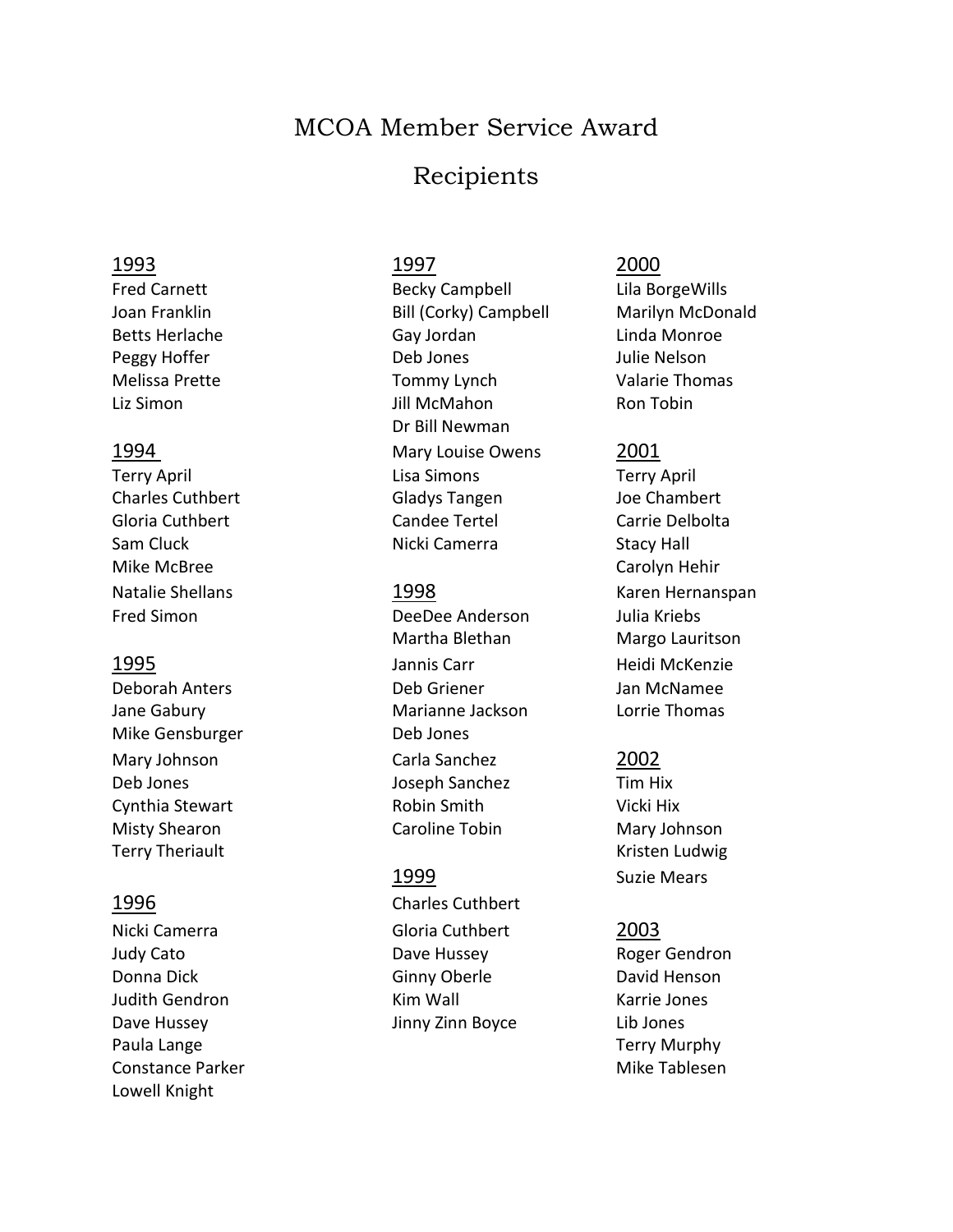Diane Collings **Danna Burnett** Danna Burnett Julia Kriebs Steve Ellerth Traci Eberhardt Jann Lanz David Greenleaf Carol Hefley Eric Lauritson Laura Mathews **Anna May** John Hefley **Anna May** Mary Lynn Speer **Nancy Walker** Kelly Meyer

Dolly Moore Chris Pettry Chris Pettry 2010 Tim Plezbert Charles Cuthbert **Heather Eusanio** 

Natalie Allouche Joanne Williams Carol Applegate Alma Bowman 2012 Shannon Broder Michelle Bryant Sherry Brown **Linda Cain** Lisa Edwards **Becky Campbell** 

### 2004 2009 2012

Susan Wheeler **Theresa Mita** 2005 **State Little State State State State State State State State State State State State State State State State State State State State State State State State State State State State State State State State State State** 

Susan Prickett Deb Barrioz Martha Rawls Richard Samide **Mary DeLisa** Cynthia Stewart Kim Fish 2013 2006 Pat Flannagan Borracci Danielle Brown Jennifer Bowers Celeste Guererro Mary DeLisa Linda Cain Jodi LaBombard Kim Fish Cindy Furr **Carrie Nolan** Carrie Nolan **Anne Healy** Kim Morrell **Rights** Liz Simon **Communist Communist Communist Communist Communist Communist Communist Communist Communist Communist Communist Communist Communist Communist Communist Communist Communist Communist Communist** Anne Santora **Markor Music State Senter Anne Santora** Kelly Meyer Jessica Watson **Nancy Whobury Kim Murray** 

2007 Dick Greaver Marissa Clements Mary Greaver 2014 Sheryl Garrison Julia Kriebs Mary DeLisa Marisol Innuzzi Jodi LaBombard Lisa Edwards Anna May Jan MaNamee Kim Hutchison Gisselle Nevada Steve Oifer Connie Lovece Laura Watson Louise Roland Karen Robison Erika Wright Kay Routeen Erica Tororella 2008 Mary Lynn Speer Virginia Ward

Diane Whealon **Pat Flannagan Borracci** 

Dee Gensburger Mary Greaver Mary Greaver Margo Lauritson

Jay Dietz **Anna May Pat Flannagan Borracci Anna May** Pat Flannagan Borracci Jinny Zinn Boyce **Porsche Sessions** 2011 Diane Whealon

Holly Scott Shannon VanDuran